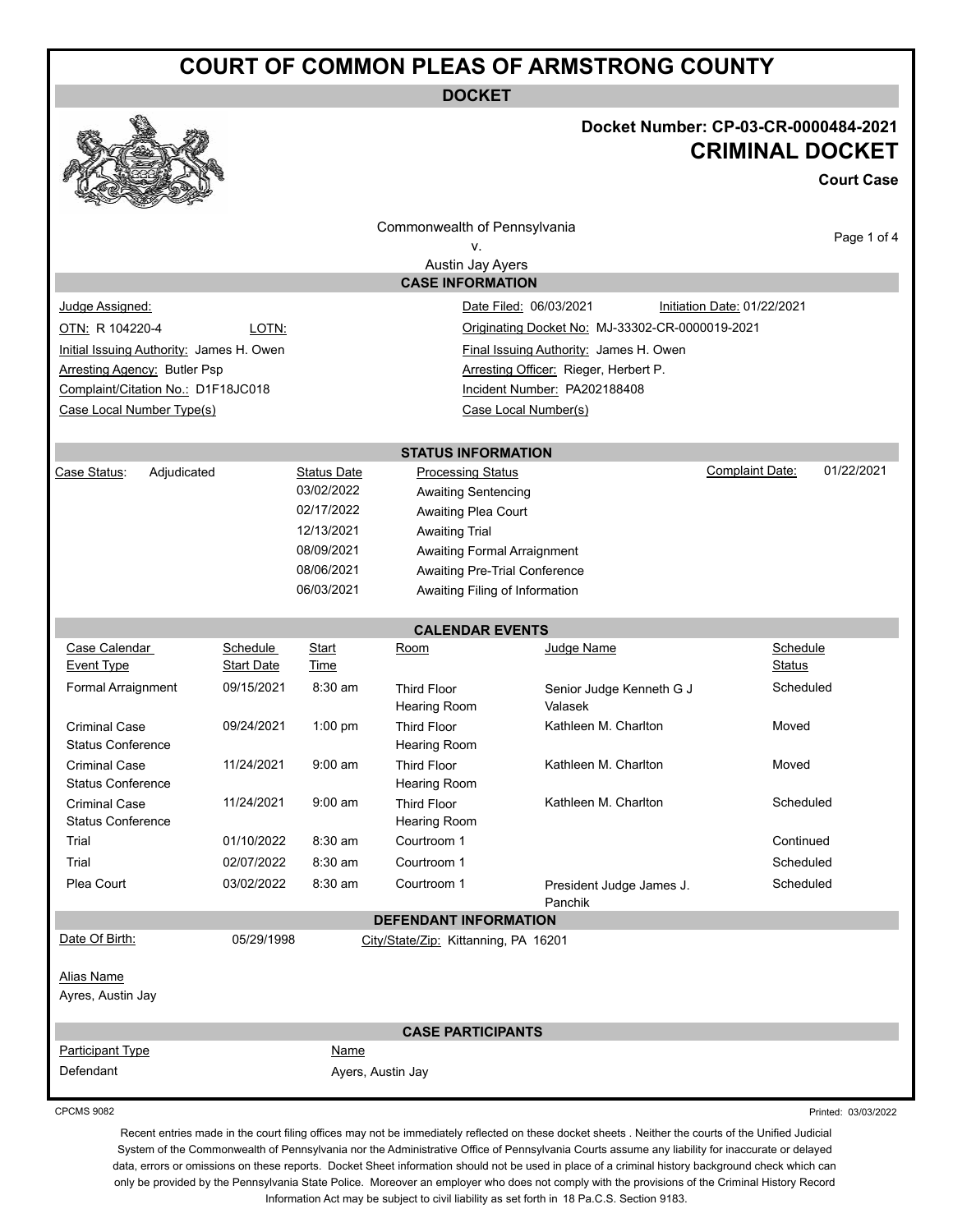# **COURT OF COMMON PLEAS OF ARMSTRONG COUNTY**

**DOCKET**

### **Docket Number: CP-03-CR-0000484-2021 CRIMINAL DOCKET**

#### **Court Case**

|                                                                |                            |                |                 |                                                | Commonwealth of Pennsylvania<br>v.<br>Austin Jay Ayers |                                   |                            |                   | Page 2 of 4                |
|----------------------------------------------------------------|----------------------------|----------------|-----------------|------------------------------------------------|--------------------------------------------------------|-----------------------------------|----------------------------|-------------------|----------------------------|
|                                                                |                            |                |                 |                                                | <b>BAIL INFORMATION</b>                                |                                   |                            |                   |                            |
| Ayers, Austin Jay                                              |                            |                |                 |                                                |                                                        |                                   |                            |                   | <b>Nebbia Status: None</b> |
| <b>Bail Action</b>                                             |                            | Date           |                 | <b>Bail Type</b>                               | Percentage                                             | Amount                            | <b>Bail Posting Status</b> |                   | Posting Date               |
| Set                                                            |                            |                | 06/02/2021      | <b>ROR</b>                                     |                                                        | \$0.00                            |                            |                   |                            |
| <b>CHARGES</b>                                                 |                            |                |                 |                                                |                                                        |                                   |                            |                   |                            |
| Seq.                                                           | Orig Seq.                  | Grade          | Statute         |                                                | <b>Statute Description</b>                             |                                   |                            | Offense Dt.       | <b>OTN</b>                 |
| $\mathbf{1}$                                                   | $\mathbf{1}$               | M1             | 75 § 7121       |                                                | Make False Appli For Title Reg                         |                                   |                            | 05/29/2020        | R 104220-4                 |
| 2                                                              | $\overline{2}$             | M <sub>2</sub> | 18 § 4911 §§ A2 |                                                | Tamper With Public Record/Information                  |                                   |                            | 05/29/2020        | R 104220-4                 |
| 3                                                              | 3                          | M3             | 18 § 4904 §§ B  |                                                | <b>Statement Under Penalty</b>                         |                                   |                            | 05/29/2020        | R 104220-4                 |
| <b>DISPOSITION SENTENCING/PENALTIES</b>                        |                            |                |                 |                                                |                                                        |                                   |                            |                   |                            |
| Disposition                                                    |                            |                |                 |                                                |                                                        |                                   |                            |                   |                            |
| Case Event                                                     |                            |                |                 |                                                | <b>Disposition Date</b>                                |                                   | <b>Final Disposition</b>   |                   |                            |
|                                                                | Sequence/Description       |                |                 |                                                | <b>Offense Disposition</b>                             |                                   | Grade                      | Section           |                            |
| Sentencing Judge                                               |                            |                |                 | Sentence Date<br><b>Credit For Time Served</b> |                                                        |                                   |                            |                   |                            |
| Sentence/Diversion Program Type                                |                            |                |                 |                                                | <b>Incarceration/Diversionary Period</b>               |                                   |                            | <b>Start Date</b> |                            |
|                                                                | <b>Sentence Conditions</b> |                |                 |                                                |                                                        |                                   |                            |                   |                            |
| Defendant Was Present<br><b>Waived for Court (Lower Court)</b> |                            |                |                 |                                                |                                                        |                                   |                            |                   |                            |
| Lower Court Disposition                                        |                            |                |                 | 06/02/2021                                     |                                                        | <b>Not Final</b>                  |                            |                   |                            |
| 1 / Make False Appli For Title Reg                             |                            |                |                 | Waived for Court (Lower Court)                 |                                                        | M1                                | 75 § 7121                  |                   |                            |
| 2 / Tamper With Public Record/Information                      |                            |                |                 | Waived for Court (Lower Court)                 |                                                        | M <sub>2</sub>                    |                            | 18 § 4911 §§ A2   |                            |
| 3 / Statement Under Penalty                                    |                            |                |                 | Waived for Court (Lower Court)                 |                                                        | M <sub>3</sub>                    |                            | 18 § 4904 §§ B    |                            |
| <b>Guilty Plea</b>                                             |                            |                |                 |                                                |                                                        |                                   |                            |                   |                            |
| Plea Court                                                     |                            |                |                 | 03/02/2022                                     |                                                        | <b>Final Disposition</b>          |                            |                   |                            |
| 1 / Make False Appli For Title Reg                             |                            |                |                 | <b>Guilty Plea</b>                             |                                                        | M1<br>75 § 7121                   |                            |                   |                            |
| 2 / Tamper With Public Record/Information                      |                            |                |                 | Waived for Court (Lower Court)                 |                                                        | M <sub>2</sub><br>18 § 4911 §§ A2 |                            |                   |                            |
| 3 / Statement Under Penalty                                    |                            |                |                 | Waived for Court (Lower Court)                 |                                                        | M <sub>3</sub><br>18 § 4904 §§ B  |                            |                   |                            |
|                                                                |                            |                |                 |                                                |                                                        |                                   |                            |                   |                            |

CPCMS 9082

Printed: 03/03/2022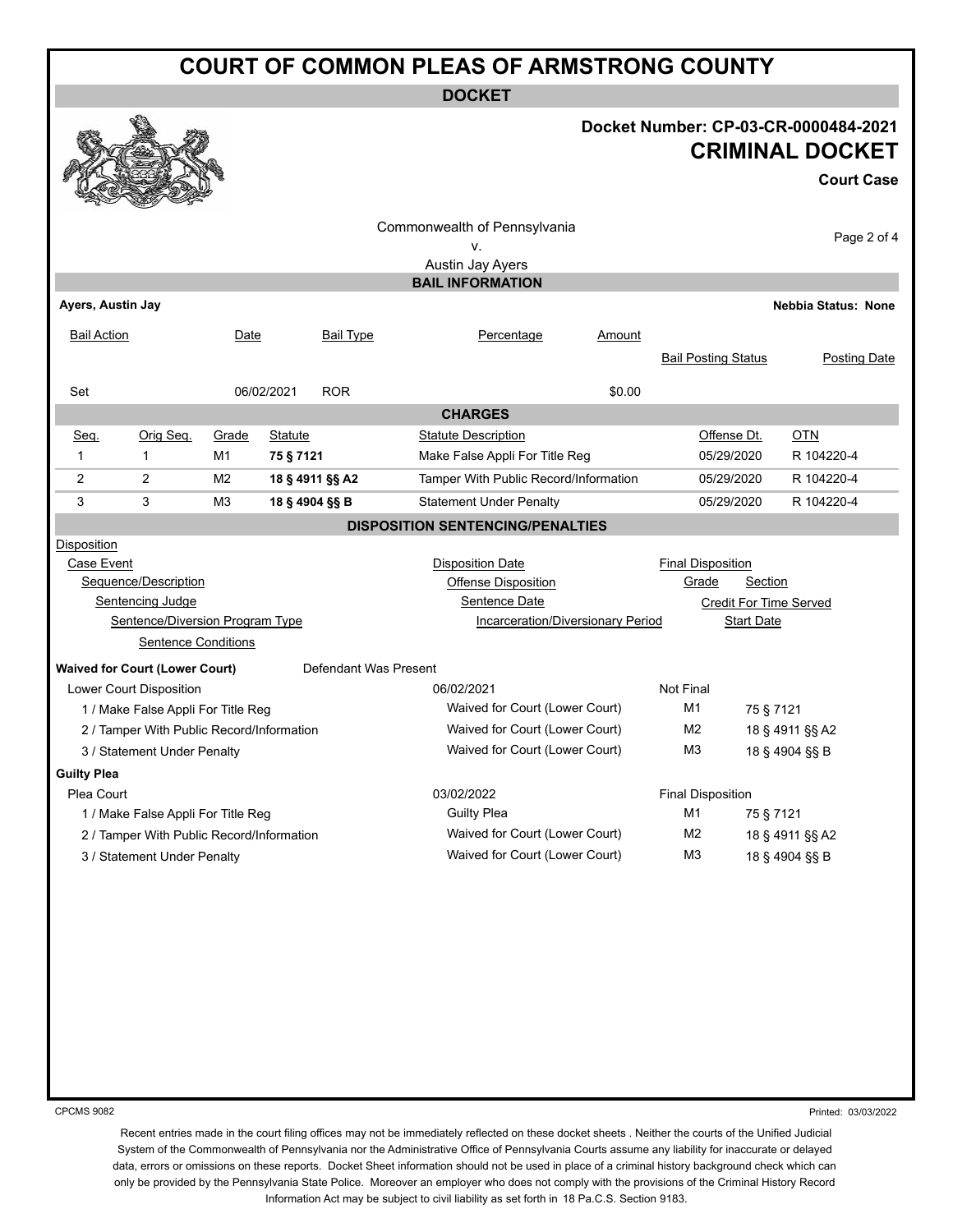### **COURT OF COMMON PLEAS OF ARMSTRONG COUNTY**

**DOCKET**

### **Docket Number: CP-03-CR-0000484-2021 CRIMINAL DOCKET**

**Court Case** Commonwealth of Pennsylvania Page 3 of 4 v. Austin Jay Ayers **COMMONWEALTH INFORMATION ATTORNEY INFORMATION** Name: Armstrong County District Attorney's Name: Sean Thomas Logue **Office** Private Prosecutor Supreme Court No: 208221 Supreme Court No: Rep. Status: Active Phone Number(s): Phone Number(s): 724-548-3240 (Phone) 412-389-0805 (Phone) Address: 844-748-8984 (Office) Armstrong County Courthouse, 3rd Floor Address: Room 323 Sean Logue Pllc Market Street 27 W Main St Kittanning, PA 16201 Carnegie, PA 15106-2427 Representing: Ayers, Austin Jay **ENTRIES** Sequence Number CP Filed Date Document Date Date Filed By 1 06/02/2021 Owen, James H. Bail Set - Ayers, Austin Jay 1 06/03/2021 Court of Common Pleas - Armstrong **County** Criminal Complaint, Affidavit of Probable Cause, Waiver of Preliminary Hearing, Bail Bond, All \_\_\_\_\_\_\_\_\_\_\_\_\_ 1 08/06/2021 Logue, Sean Thomas Waiver of Appearance At Formal Arraignment filed. \_ \_ \_ \_ \_ \_ \_ \_ \_ \_ \_ 1 08/09/2021 Armstrong County District Attorney's **Office** Information Filed \_\_\_\_\_\_ 2 08/12/2021 Court of Common Pleas - Armstrong **County** Notice of Formal Arraignment filed. -----------1 08/16/2021 Logue, Sean Thomas Notice of Appearance by Counsel filed.  $\frac{1}{2} \left( \frac{1}{2} \right) \left( \frac{1}{2} \right) \left( \frac{1}{2} \right) \left( \frac{1}{2} \right) \left( \frac{1}{2} \right) \left( \frac{1}{2} \right) \left( \frac{1}{2} \right) \left( \frac{1}{2} \right) \left( \frac{1}{2} \right) \left( \frac{1}{2} \right) \left( \frac{1}{2} \right) \left( \frac{1}{2} \right) \left( \frac{1}{2} \right) \left( \frac{1}{2} \right) \left( \frac{1}{2} \right) \left( \frac{1}{2} \right) \left( \frac$ 2 08/27/2021 Court of Common Pleas - Armstrong **County** Notice of Criminal Case Status Conference filed.

CPCMS 9082

Printed: 03/03/2022